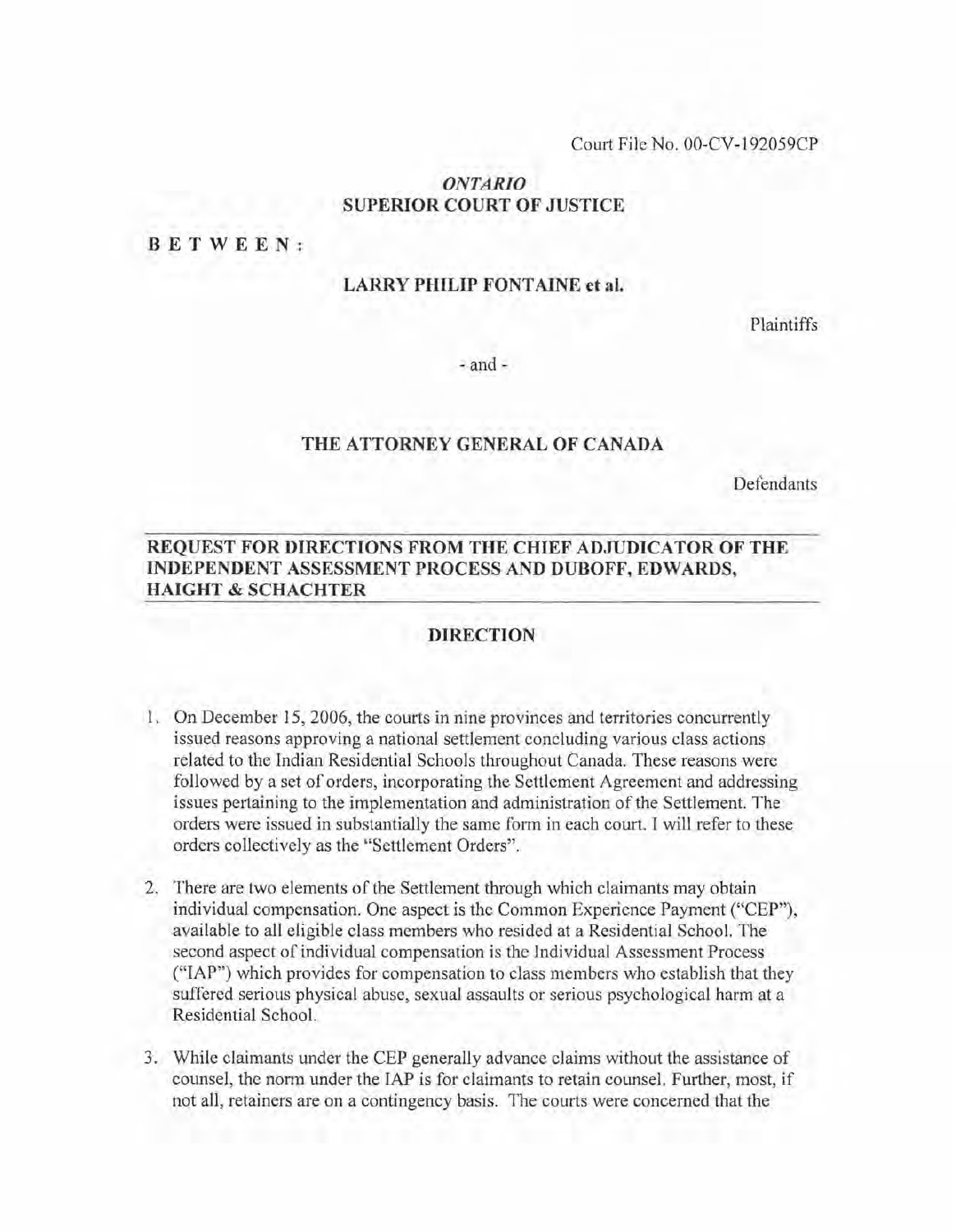Settlement Agreement did not provide a mechanism for a review of the legal fees charged by counsel to their clients in respect of lAP claims.

- 4. The courts dealt with the omission of a legal fee review process, and several other administrative matters upon which the Settlement Agreement was silent, through provisions in the formal orders issued in respect of the implementation of the Settlement. In particular, a review of legal fees relating to lAP claims has been incorporated into the Settlement Orders. These orders also provide for the ongoing supervisory role of the courts in relation to the Settlement.
- 5. One of the Settlement Orders is known as the Implementation Order. In paragraph 20 it provides that, where issues arise regarding the administration or implementation of the settlement, applications are to be made to the courts pursuant to the Court Administration Protocol (Schedule "A" to the Implementation Orders.) Pursuant to the Protocol, applications are made by way of a Request for Directions to the designated Administrative Judges.
- 6. On March 26, 2010, the Chief Adjudicator of the IAP and Duboff, Edwards, Haight & Schachter ("DEHS") brought a Request for Directions concerning the Settlement Agreement. DEHS is a law firm which represents claimants under the lAP and is a signatory to the Settlement Agreement.
- 7. Certain other parties to the Settlement Agreement were invited to make submissions also. Subsequently, submissions were received from the Chief Adjudicator, DEHS, the Attorney General of Canada ("Canada"), the Merchant Law Group and the National Consortium, all of whom are signatories to the Settlement Agreement.
- 8. Paragraphs 18 and 19 of the Implementation Orders set out a legal fee review and appeal process for counsel fees charged under the lAP. Paragraph 18 gives the Adjudicator hearing an lAP claim the power to review the legal fees of counsel for the claimant for fairness and reasonableness. Paragraph 19 gives the claimant or counsel the right to have the fee decision of the Adjudicator reviewed by the Chief Adjudicator. Here, the Chief Adjudicator seeks directions regarding the extent to which lAP legal fee reviews conducted by him (or his designate) are subject to any further appeal; if there is a right to further appeal, to whom the appeal lies; and the nature of such appeal.
- 9. DEHS also seeks direction on issues specific to the Chief Adjudicator's legal fee review in IAP File No. **In addition to the IAP file-specific issues**, DEHS seeks directions concerning the various factors to be considered by lAP Adjudicators when they are conducting fee reviews.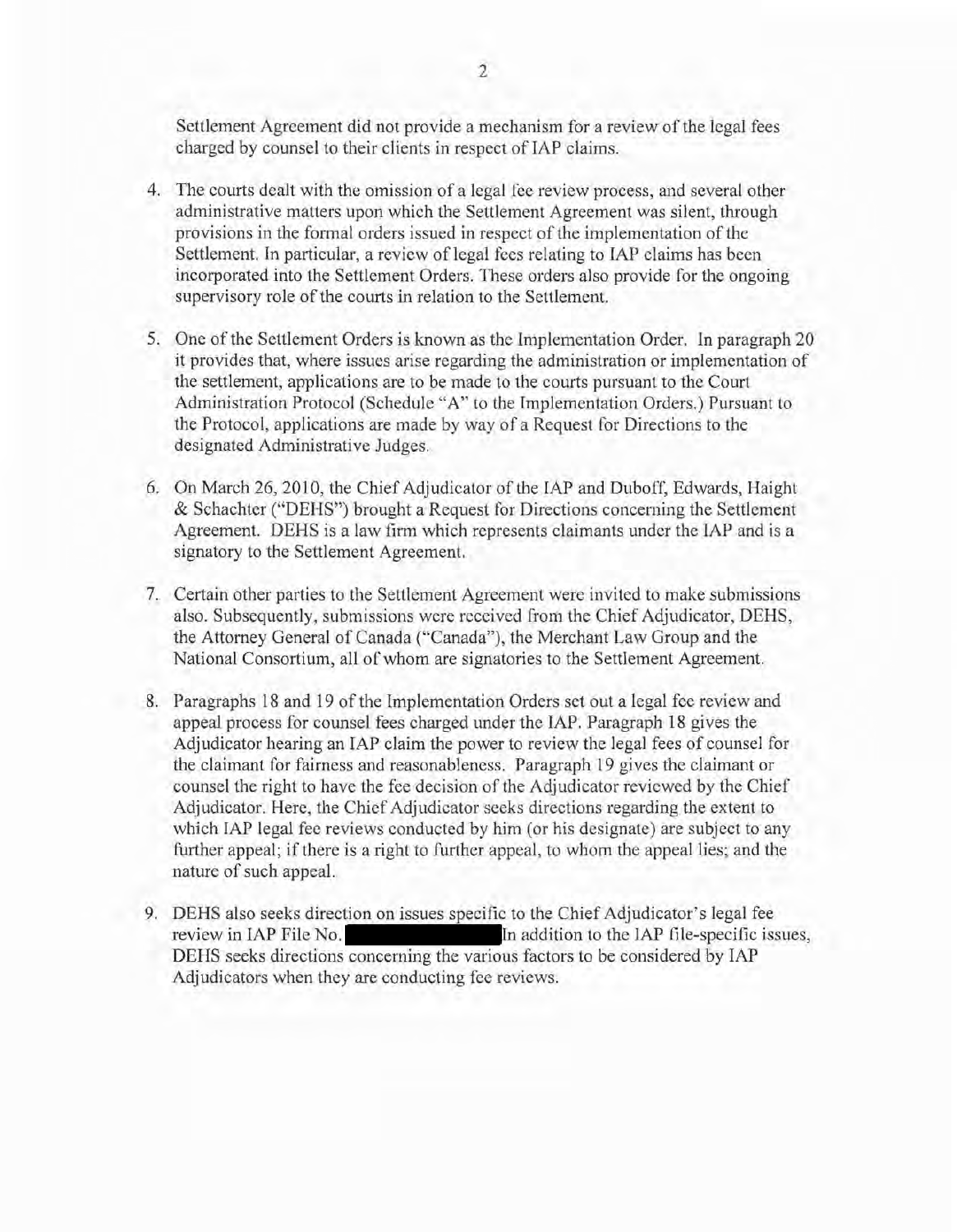## **Analysis**

#### *A) Legal Fee Reviews*

- 10. As stated above, most lAP claims are advanced with the assistance of counsel. Generally, counsel are compensated for legal services provided to successful claimants under the lAP through two sources. First, Canada provides an amount up to 15% ofthe compensation awarded to the claimant for legal expenses. In addition, counsel may charge the claimant a percentage of the actual compensation awarded. Paragraph 17 of the Implementation Orders mandates that legal fees charged by counsel to IAP claimants shall not exceed 30% of the compensation awarded to the claimant inclusive of Canada's 15% contribution to legal fees under the terms ofthe Settlement Agreement.
- 11. Paragraph 18 ofthe Implementation Orders provides that an Adjudicator is empowered to review the legal fees charged to a claimant on the Adjudicator's own motion or at the request of the claimant. Paragraph 18 reads:

"18. **THIS COURT FURTHER ORDERS** that upon a claimant's request which request shall be made at the conclusion of the hearing, or within fourteen (14) days thereof, or on the Adjudicator's own motion, legal counsel's legal fees for conducting the lAP may be reviewed by the Adjudicator for fairness and reasonableness. In the event of such review legal counsel shall in addition to submitting their retainer agreement provide any other information pertinent to their legal fees. The Adjudicator shall assess the fairness and reasonableness of the legal fees in accordance with the generally accepted principles and authority for the assessment of accounts, including the following:

- a. time expended by legal counsel;
- b. the legal complexity of the matters;
- c. the degree ofresponsibility assumed by legal counsel;
- d. the monetary value of the matters at issue;
- e. the importance of the matter to the claimant;
- f. the degree ofskill and competence demonstrated by the legal counsel;
- g. the results achieved and the contribution of legal counsel to the result;
- h. the ability of the claimant to pay; and
- i. the claimant's expectations as to the amount of the legal fees,

and shall take into account the fact that Canada will contribute an amount equal to 15% ofthe compensation award towards legal fees. In all cases, the Adjudicator shall inform the claimant of their right to have the account of their counsel reviewed. The Adjudicator's decision on the fees will be issued at the same time,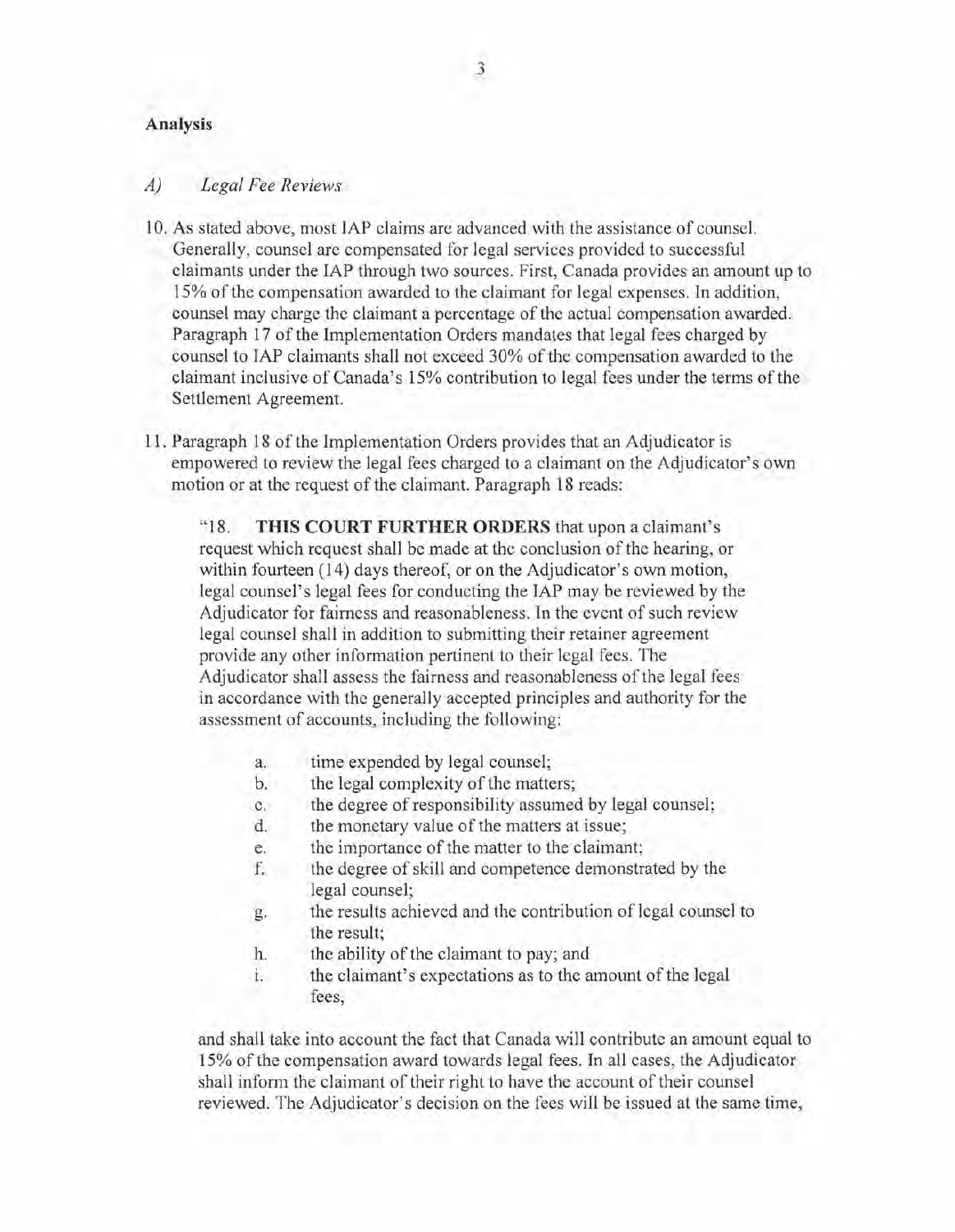or following, the decision on the claim and a copy shall be sent to the claimant personally together with an explanation of the right to a review."

- 12. As set out in paragraph 19 of the Implementation Orders, where a fee review has been conducted by an Adjudicator, a claimant or counsel dissatisfied with the Adjudicator's ruling may request that the Chief Adjudicator (or his designate) review the ruling.
- 13. The issue on which direction is sought is whether the decisions rendered by the Chief Adjudicator or his designate pursuant to paragraph 19 of the Implementation Orders are subject to any further appeal.
- 14. DEHS argues that the Chief Adjudicator's decisions must be subject to a full appeal or judicial review process which recognizes "the inherent jurisdiction ofthe Superior Courts to conduct judicial review proceedings". This position is adopted by the Merchant Law Group LLP. The Chief Adjudicator takes no position on whether his fee review decisions are subject to further appeal, but rather requests directions on that point, and submits that if his fee review decisions are appealable, any such appeal must be conducted pursuant to the Implementation Orders and the Court Administration Protocol. Canada adopts the Chief Adjudicator's position on the latter point. The National Consortium takes no position on these issues.
- 15. It is tempting to view a class action settlement with a claims administration or assessment process as continuing litigation. Nonetheless, such a view is incorrect. All class action settlements must be approved by a court. When an approval order is issued, it constitutes the final order of judgment with respect to the litigation, regardless of whether the settlement provides for benefit distribution by way of a continuing claims administration or assessment process. The underlying litigation, or the *lis* between the parties, does not continue but instead merges in the settlement.
- 16. The claims administration or assessment process is simply a creature of the agreement giving effect to the settlement. In essence, it is a distribution process under which the entitlement of each individual class member to share in the compensation available is determined. Moreover, the fact that a settlement may contemplate such a process does not alter the finality of the court orders approving the settlement. That process simply becomes a term or terms of the order of judgment.
- 17. Insofar as there is a "right of appeal", as has corne to be considered the norm for litigation, it arises at the time when the final order approving the settlement is issued. That is the point from which the clock runs for an appeal to an appellate court. In the absence of an appeal within the prescribed time, the order approving the settlement becomes final and binding. Thereafter, the only appeal rights from decisions rendered under the claims administration and assessment process in respect of individual claims are those expressly set out in the terms of the order.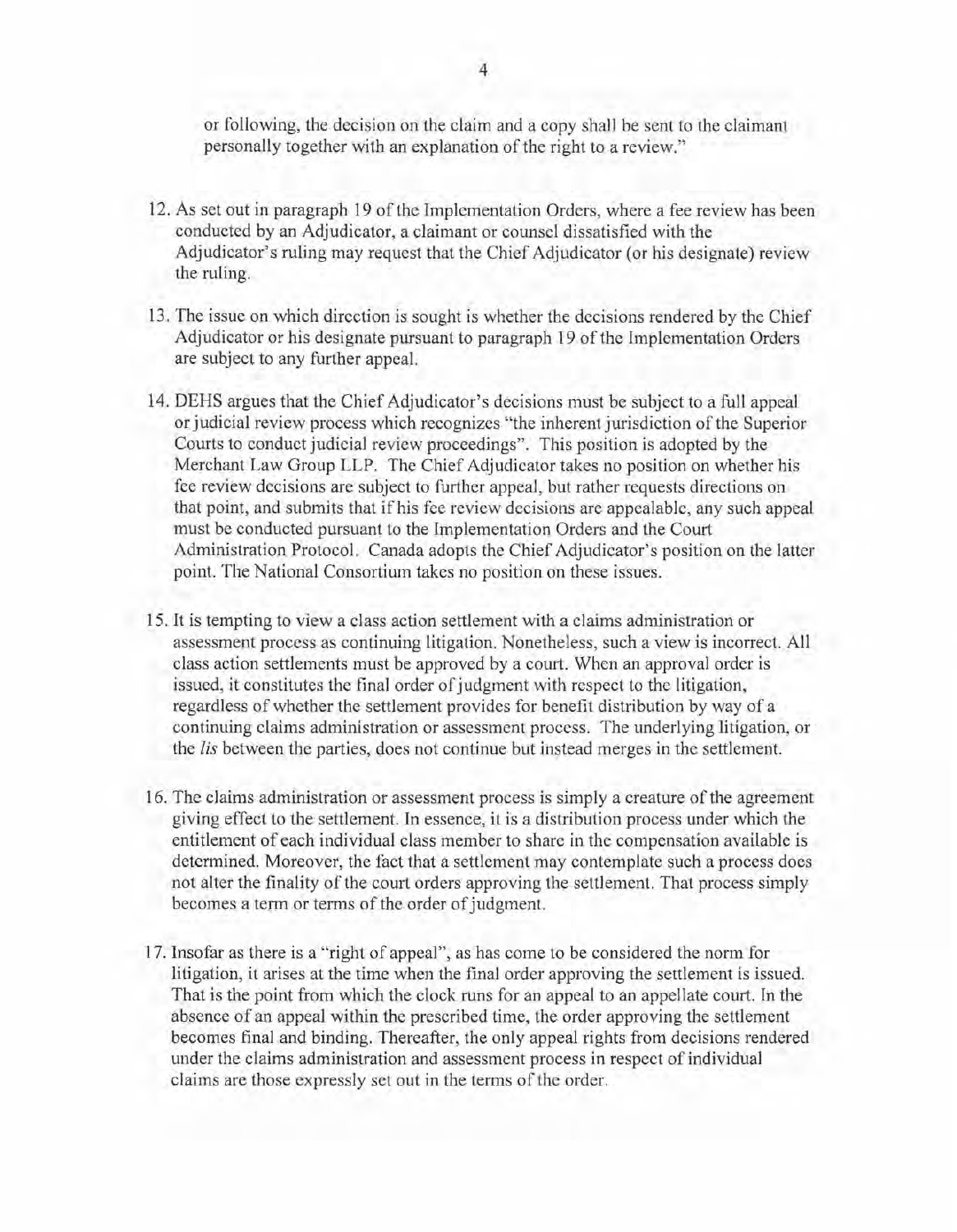- 18. Accordingly, I cannot accede to the submission that the decisions of the Chief Adjudicator pursuant to paragraph 19 must be subject to a full appeal or judicial review process which recognizes "the inherent jurisdiction of the Superior Courts to conduct judicial review proceedings".
- 19. The "right of appeal" from the Settlement Orders, the final orders ofthe courts, has long since expired. The argument regarding judicial review similarly has a fatal flaw. The reality is that the Chief Adjudicator, in conducting a paragraph 19 review, is acting pursuant to the terms of orders issued by nine superior courts. The courts issued those orders through the exercise of jurisdiction arising from the pertinent statutes, rules of court and, as stated by the Supreme Court of Canada in *Western Canadian Shopping Centres Inc. v. Dutton* (2001 SCC 46 at para. 34) the "inherent power to settle the rules of practice and procedure as to disputes brought before them... ". Judicial review may be available where a statutory power of decision has been exercised by an inferior tribunal, but a superior court does not judicially review its own order. Here, where the Chief Adjudicator is acting pursuant to a term of the orders issued by superior courts, he cannot be said to be exercising a statutory power of decision subject to judicial review.
- 20. Further, it must be remembered that the right to have a claim assessed in the lAP, or for counsel to receive fees in respect of that assessment, are incidents of the Settlement Agreement and the terms of orders approving and implementing that Settlement. Class members were given an opportunity to opt out of the Settlement. Those who chose to advance claims through the Settlement are bound by its terms, as are the counsel who choose to represent them. Moreover, they are bound by all of the terms of the Settlement and cannot attempt to expand upon them to serve their own purposes.
- 21. The Implementation Orders provide for an appeal from the claim Adjudicator to the Chief Adjudicator or his designate in relation to legal fee decisions. That is the only appeal available to counsel who wish to challenge a fee decision of an Adjudicator. **In** my view, the legal fee review process set out in the court orders is exclusive and exhaustive. There is no further right of appeal available under the Settlement Orders. Once an appeal is taken to the Chief Adjudicator regarding a legal fee decision, all appeal rights have been exhausted.
- 22. Further, no right of appeal can be grounded on the supervisory jurisdiction that the courts have over the implementation ofthe Settlement and the Settlement Orders. **In** other words, there is no implicit right to appeal each determination made within the context of the claims administration or assessment process as an incident of the judicial oversight function.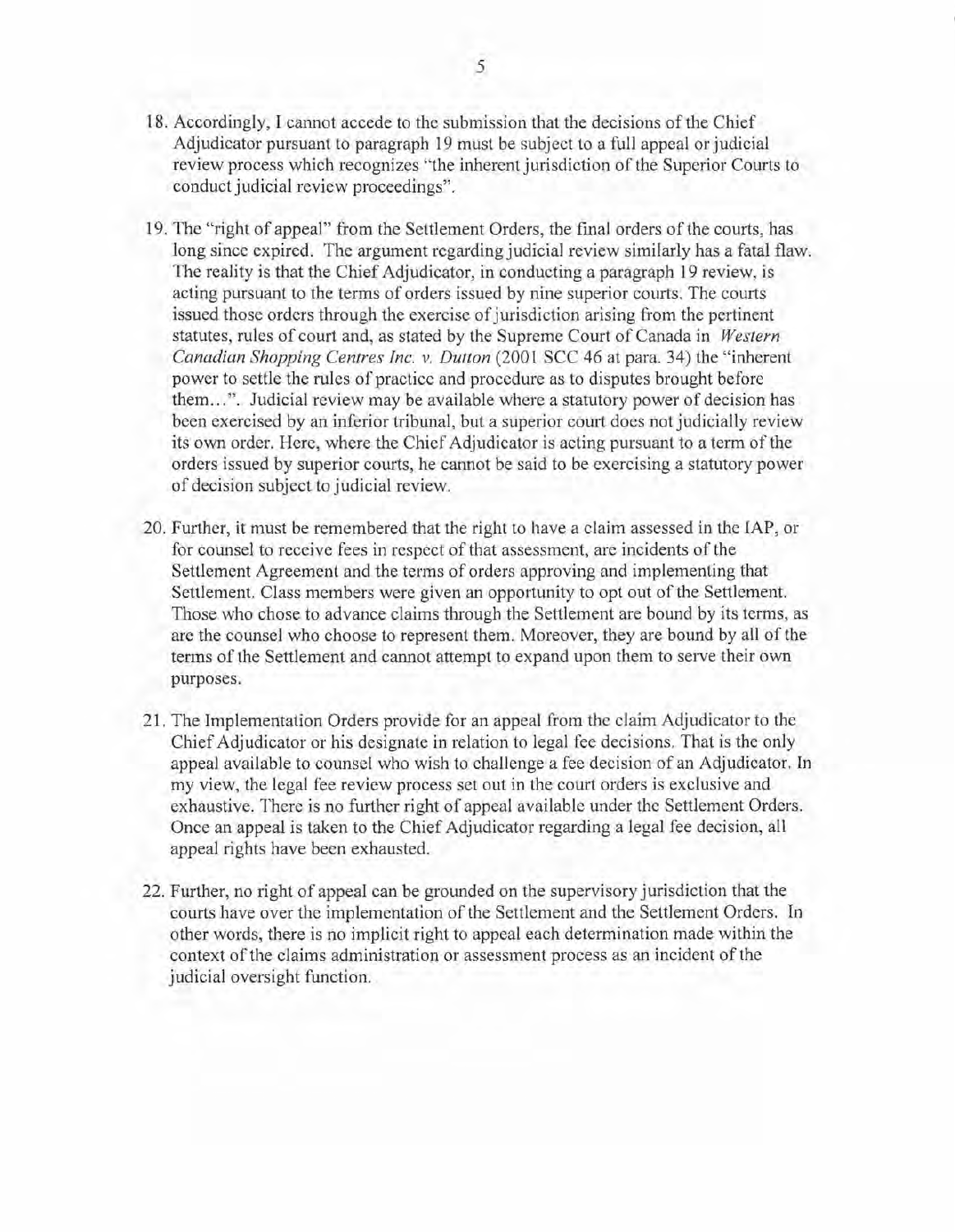## *B) Procedure, Notice and Standing*

23. Having determined that no further right of appeal exists from fee review decisions of the Chief Adjudicator, it is unnecessary to deal with the procedure for pursuing such appeals.

### C) *Additional Issues*

24. DEHS seeks directions concerning the manner in which certain factors are to be considered by IAP Adjudicators conducting reviews of the fairness and reasonableness of legal fees charged to claimants. In particular, directions are sought respecting the manner in which lAP Adjudicators consider the following: contingency agreements; the 30% cap for legal fees under the lAP; Canada's 15% contribution to legal fees; the lAP claimant's views concerning legal fees; and fees charged by other lawyers.

#### *Contingency Contracts*

- 25. In a class action settlement, the claims administration and assessment process is conducted under the supervision of the courts that approved the settlement. This includes the fee relationship between counsel and claimants. (See *Baxter* v. *Canada (Attorney General),* 2006 CanLII 41673, (Ont. S.C.J.) at paras. 75, 78).
- 26. The fee review procedure in the instant case is intended to regulate fees charged by counsel under the lAP.
- 27. A fee review conducted by an IAP Adjudicator involves the application of the criteria listed in paragraph 18 of the Implementation Orders, and also requires Adjudicators to "assess the fairness and reasonableness ofthe legal fees in accordance with the generally accepted principles and authority for the assessment of accounts".
- 28. The terms of a contingency agreement are only one factor to be considered by the Adjudicator. The weight to be given to the contingency agreement must be assessed in the context of the facts of each case.

#### *Views ofthe Claimant*

29. Legal fee reviews can be initiated on the request of the claimant or on the Adjudicator's own motion. DEHS argues that there should be limits on the Adjudicator's ability to conduct fee reviews on his or her own motion. Specifically, DEHS submits that the Adjudicator "has no business interfering with that freedom of contract [between counsel and claimant] unless the adjudicator is satisfied that the claimant's choice is not one that a reasonable person could possibly have agreed to". By this DEHS means that there should be no interference in any agreement as to fee unless the fee is one that no reasonable person would agree to.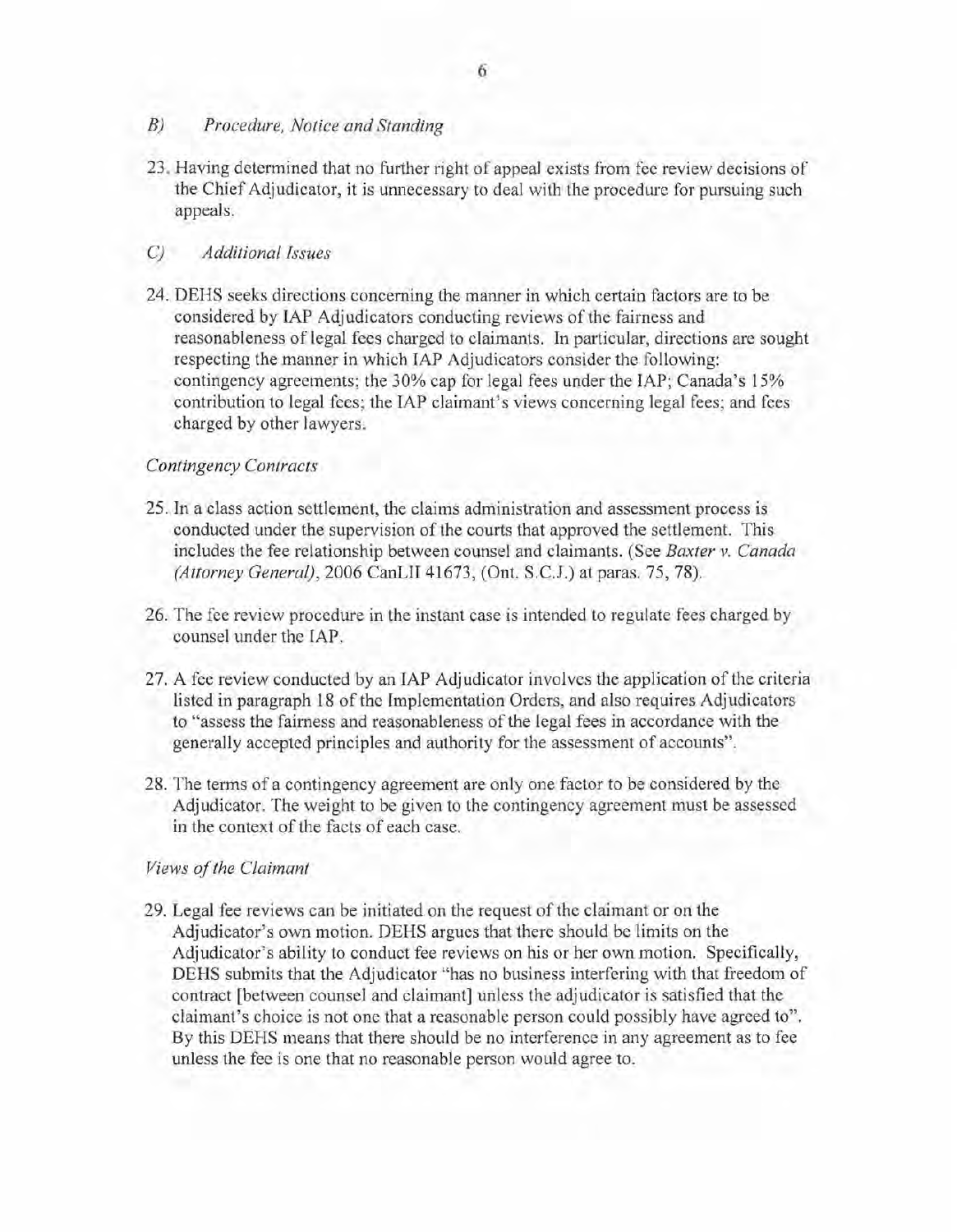- 30. The National Consortium argues that no fee review should be ordered absent factors clearly indicating the need for a review, including the following: the claimant did not understand or was not otherwise able to exercise the right to request a review; counsel's conduct suggested a lack of appropriate attention to the client's interests; or the award is of such a magnitude that there is a significant likelihood of the agreed contingency rate resulting in a grossly disproportionate fee.
- 31. There is no support in the Implementation Orders for the proposition that the broad discretion conferred on the lAP Adjudicators to conduct a fee review on their own motion ought to be limited.
- 32. Moreover, once the Adjudicator decides that a fee review is appropriate, the claimant's views are one of the factors that the Adjudicator must take into consideration. In particular, the claimant's views go to his or her expectations, one of the factors listed in paragraph 18 ofthe Implementation Orders. The weight to be given to the views of the claimant must be assessed in the context of the facts of each case.

### *The 30% contingency rate and Canada's contribution*

- 33. Paragraph 17 of the Implementation Orders caps the legal fees payable to counsel for a successful claimant under the IAP at 30% of the compensation awarded to the claimant. The 30% cap includes Canada's 15% contribution to legal fees.
- 34. DEHS seeks directions as to whether there is a "presumption" that the 30% contingency rate is reserved for the most complicated or time-consuming lAP matters and whether Canada's contribution ought to be viewed as a "positive" or "negative" factor in the legal fee assessment.
- 35. In his decision approving the Settlement Agreement in *Quatell* v. *Attorney General of Canada,* 2006 BCSC 1840 (Can LII), Brenner C.J. addressed the 30% contingency rate at paragraph 20:

"I agree that the final fee award should be determined by the lAP arbitrator. In my view, the 30% total figure for legal fees should be viewed as a maximum amount that would only be recoverable in the most time-consuming or difficult of cases."

- 36. DEHS suggests that lAP Adjudicators have elevated the foregoing proposition to a "presumption" that the maximum allowable contingency rate is only available in the most complicated lAP matters.
- 37. In conducting a review of the fairness and reasonableness of legal fees, IAP Adjudicators must consider the factors set out in paragraph 18 of the Implementation Orders. That said, 30% represents a substantial percentage of a compensation award. Indeed, it is the maximum allowable contingency rate under the lAP. I agree with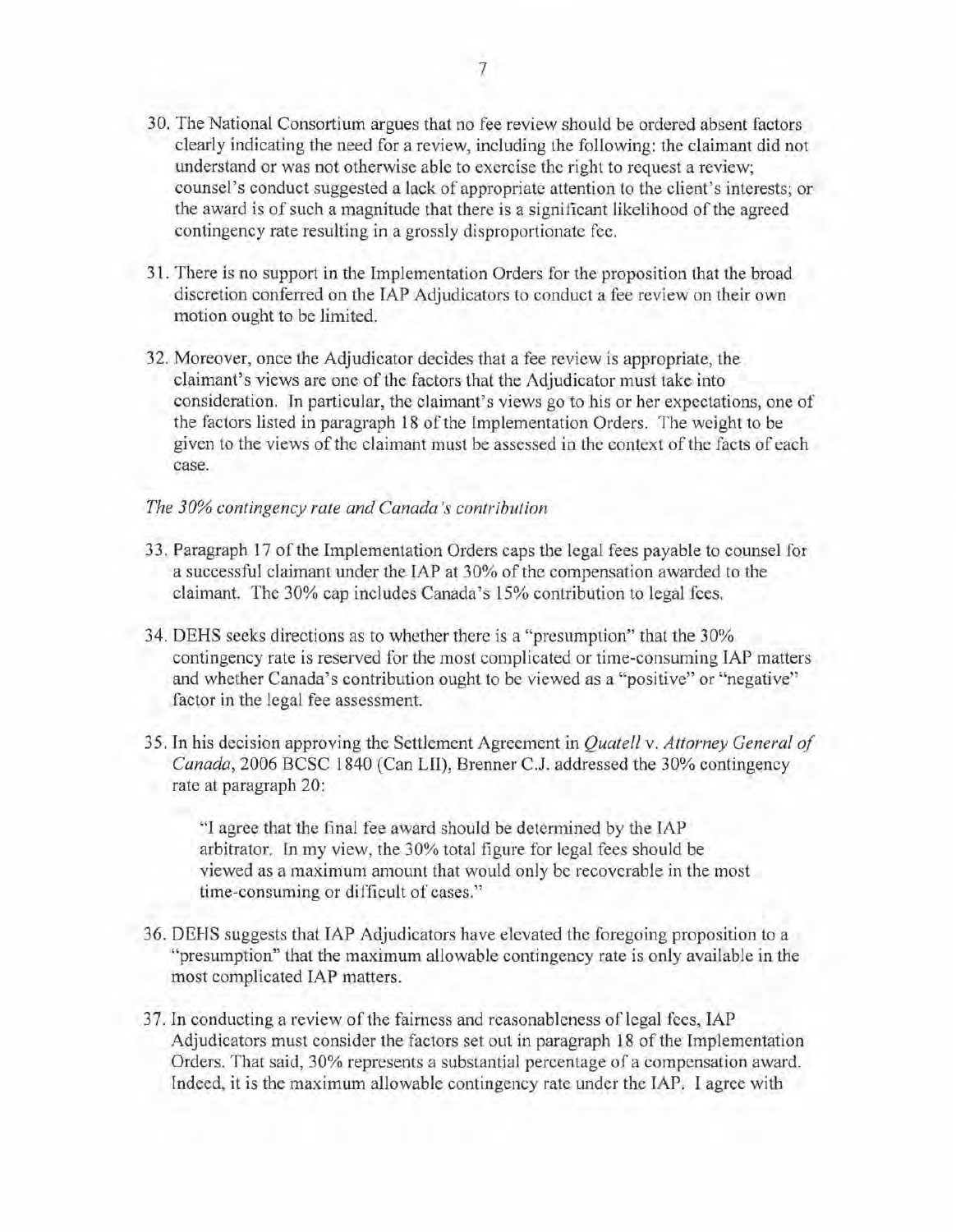Brenner C.J. 's statement in *Quatell,* that the maximum fee under the lAP, 30% of a claimant's compensation award, ought to be reserved for the "most time-consuming or difficult of cases". It is difficult to understand how a straightforward matter should attract the maximum allowable fee. However, the test is "fairness and reasonableness" in all the circumstances and, as such, it remains necessary for Adjudicators to apply the required factors in arriving at their determination in any particular case.

38. Canada's contribution of 15% to the legal fees of an lAP claimant, is neither a "positive" nor "negative" factor in the fee assessment process. An Adjudicator must have regard to the total amount of legal fees sought in order to conduct the fairness and reasonableness review.

#### *Legalfees charged by other lawyers in otherjurisdictions*

- 39. DEHS also seeks directions as to the extent to which Adjudicators can take "judicial notice" of fees charged by lawyers in other jurisdictions in conducting fee reviews.
- 40. DEHS takes issue with the following statement of the Chief Adjudicator in his Legal Fee Review in

"An adjudicator does not operate in a vacuum. Adjudicators bring with them the experience of handling other cases and learning what other lawyers charge for the same kind of work. To refer again to my fee review decision of I stated:

Many lawyers across Canada accept Canada's contribution of 15% as full payment for their services. Lawyers in Quebec who handle lAP cases have agreed among themselves to limit their fees to Canada's contribution. It is difficult to accept that some lawyers would expect more than others for similar cases and delivery of the same quality of work. In fact, in many cases the difference can not be reconciled."

I continue to stand by these words. The fact that other lawyers working in the lAP process accept payment at Canada's contribution is a well known fact among lawyers and adjudicators working in this process.

41. Paragraph 18 ofthe Implementation Orders is clear as to the factors to be taken into account in rendering a decision as to the fairness and reasonableness ofthe legal fees being charged to the claimant. In the same way that the lawyers cannot limit the discretion of the Adjudicators as set out in paragraph 18, the Adjudicators cannot ignore its provisions. The range of fees that are being charged by lawyers across the country in relation to lAP claims is a fact that may go to the claimant's expectations. That said, it is no more than one factor to be considered. The fee must be assessed on